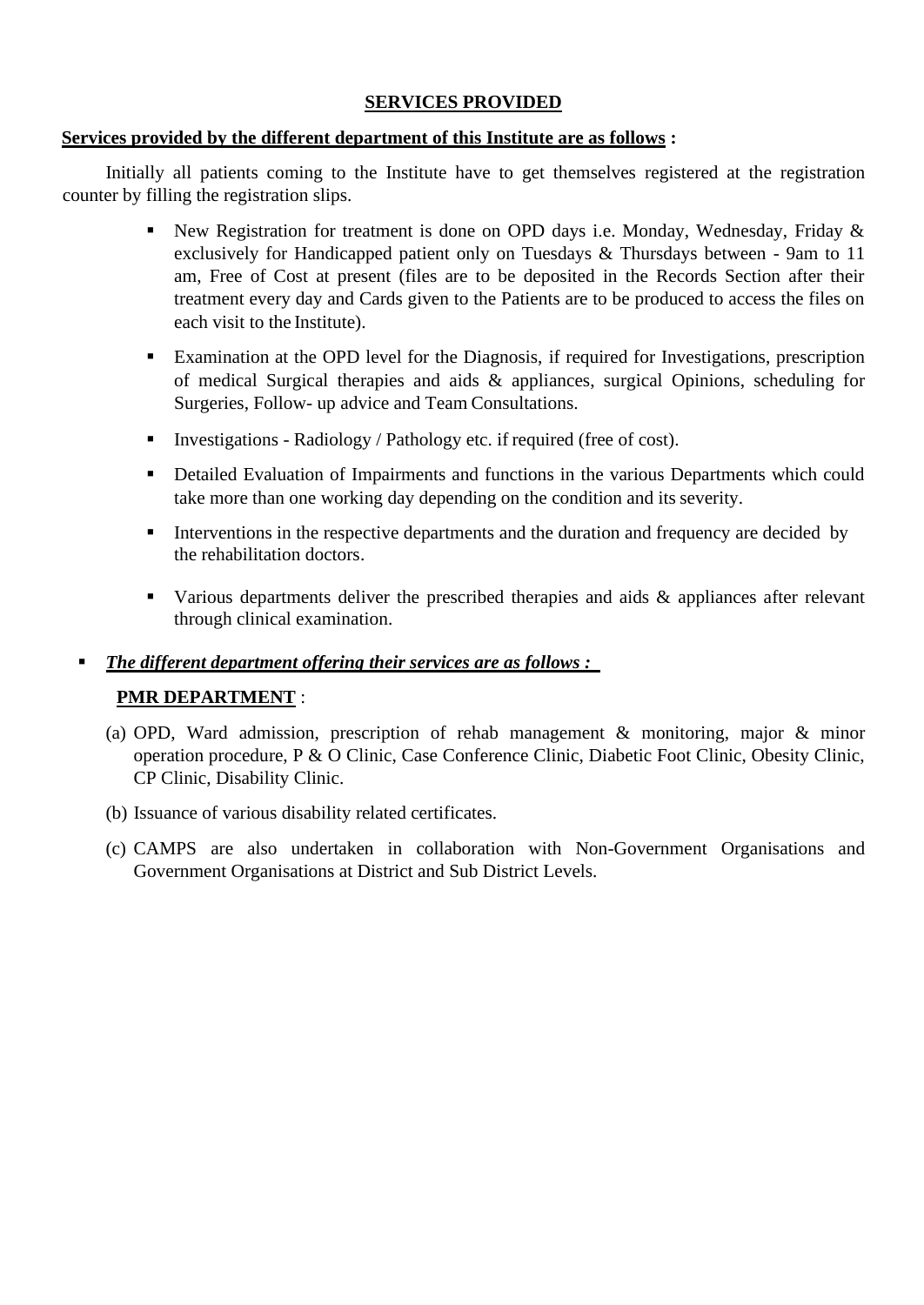### **ANAESTHESIA DEPARTMENT** :

- (a) Pre-anaesthetist check-up of the patients for fitness for Anaesthesia and Operation.
- (b) Required Operative procedure are done in the OT under the supervision and care of Anaesthetist.
- (c) Post-operative care of the patients.

### **RADIOLOGY DEPARTMENT** :-

X RAYS, Ultrasound and Colour Doppler, by appointment or dates given, according to prescription form, for All OPD, IPD patients. Priority to Emergency and senior citizen are given.

### **PATHOLOGY DEPARTMENT** :

Routine blood investigations and tests of the patients are performed in this department.

### **GENERAL MEDICINE** :

Physician do the general check-up of the pre-operative patients and other indoor patients, provide treatment, ask for required investigations etc. and also, take care of the post-operative patients for their wellbeing.

#### **NURSING DEPARTMENT :**

Patients suffering from various muscular skeleton system, neuro rehabilitation, diabetic and obesity, comes to OPD for treatment, suggestion, various certificate, and for referral. patients requiring surgery are referred to the ward for admission form OPD who are admitted, and the procedure consent, Pre-operative preparations are done, patient are shifted to the operation theatre where nursing staff assists the operating surgeons, post operatively shift the patient to the recovery ward and after instruction for the Doctor to the ward.

The nursing staff coordinates with the different department for the wellbeing of the patient to the respective Department (Ward, X ray, Sonography, pathology, PT, OT, MSW, P&O, Speech & Pathology, VG, etc.

Health education/counselling/guidance to the patients is also provided.

Academic Services / Educational Visit for Nursing Staff (B.sc, GNM, RANM) of other hospitals are under taken at this Institute after permission from the Director.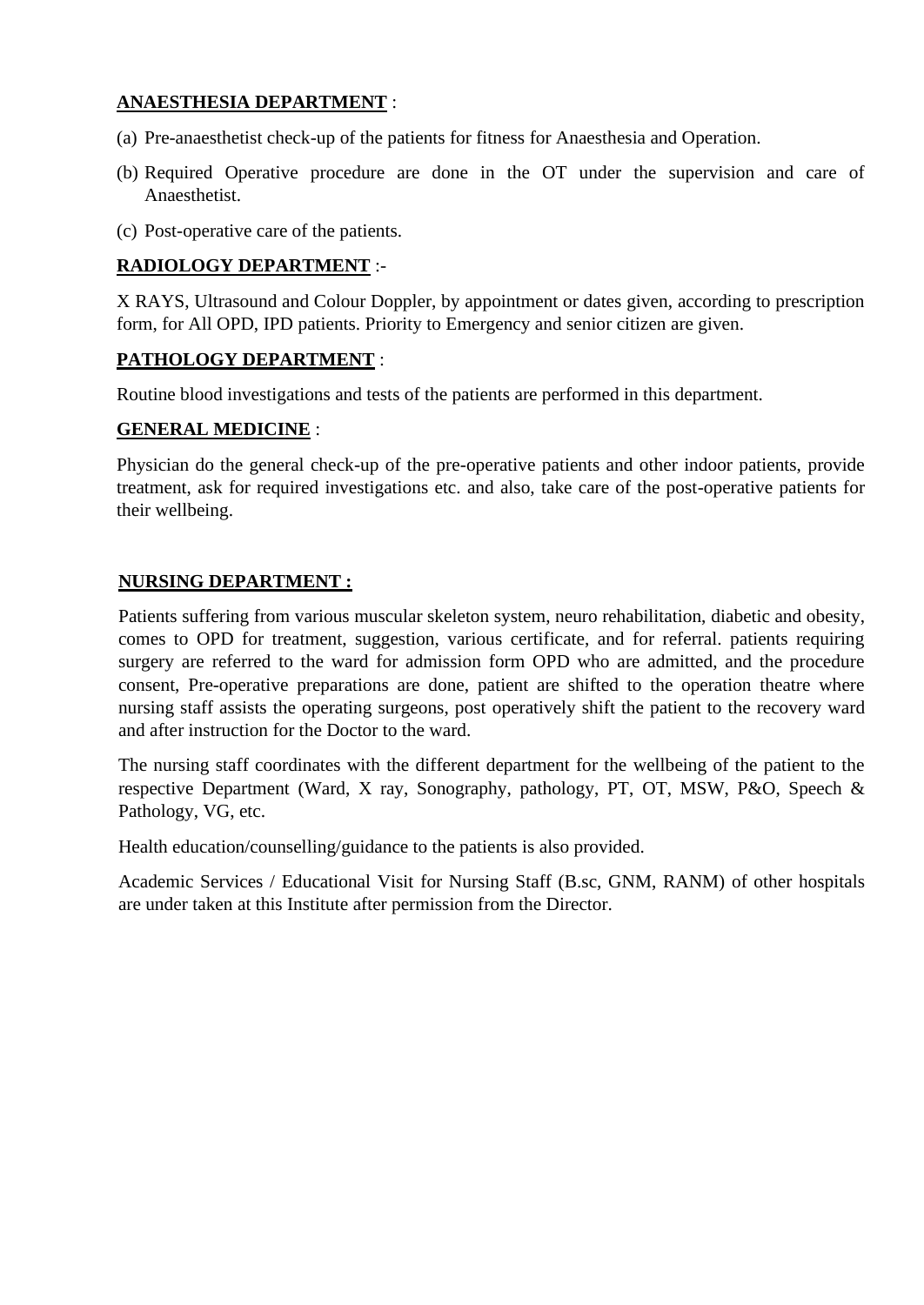### **P & O DEPARTMENT** :

- (a) Providing (Fabrication & Fitting of Aids & Appliances) to Divyangian who are suffering 1) Locomotor disabilities 2) Spinal deformities, pain etc.3) Metabolic disorders 4) Upper Extremity weakness & amputations 5) Specific disorders like C.P., G.B. Syndrome etc. as prescribed from the OPD.
- (b) Conducting B.P.O. & M.P.O. Courses for all candidates who have passed H.S.C. (Science) with P.C.B. & N.E.E.T. for the corresponding year. Students are admitted as per the directives of University.
- (c) Prescription of Appliances are attended to by the concerned staff of this department by taking Measurements, Trial, Fitting Training and Final Fitting and Delivery on nominal cost as per norms.

| Time-Frame / Waiting Period for Delivery of Orthotic Appliances: |                                         |                     |                     |  |
|------------------------------------------------------------------|-----------------------------------------|---------------------|---------------------|--|
| Sr. No                                                           | <b>Description of Appliance</b>         | <b>Trial Period</b> | <b>Final Period</b> |  |
|                                                                  | <b>Ankle Foot Orthosis with Boots</b>   | 6 Weeks             | 6 Weeks             |  |
| 2                                                                | Ankle Foot Orthosis with Supplied Boots | 2 Weeks             | 2 Weeks             |  |
| 3                                                                | HKAFO / KAFO with Boots                 | 6 Weeks             | 6 Weeks             |  |
| $\overline{4}$                                                   | HKAFO / KAFO / AFO with Footplate       | 3 Weeks             | 2 Weeks             |  |
| 5                                                                | Knee Cage/Knee Orthosis                 | 2 Weeks             | 2 Weeks             |  |
| 6                                                                | TLSO/LSO/Body Jackets                   | 2 Weeks             | 1 Weeks             |  |
|                                                                  | Milwaukee Brace                         | 4 Weeks             | 2 Weeks             |  |
| 8                                                                | <b>Cervical Collars/Belts</b>           | 3 Weeks             | 3 Weeks             |  |
| 9                                                                | <b>Specialized Appliances</b>           | 6 Weeks             | 6 Weeks             |  |

In the event of Non-Availability of Pre-Fabricated Components, Appliances made from AIIPMR/forged Components will incur a further waiting period of 2 weeks in addition to the period mentioned against each category of appliance.

Average period for trial of Orthosis mentioned above is further subject to availability of Raw Material & Kits at that particular moment.

The above-mentioned period is exclusive of Sundays, Public Holidays and of the time required for Training the patient in the use of the appliance. This period may vary from 2 to 3 weeks depending on patient compliance.

Though every care is taken to stick to the time schedule mentioned above, the Institute is not responsible for delays caused by events (Manmade and or Natural Calamities), which are beyond its control.

It may be pertinent to note that these norms may be relaxed at the discretion of the Competent Authority in cases of children and patients having medical priority.

Those patients requiring Reconstructive Surgeries are given a date on a case to case basis (normally not exceeding 3 months) which is Co-ordinated with the trial date of the appliances and the entire procedure is completed within the shortest possible time.

| <b>Time-Frame / Waiting Period for Delivery of prosthesis:</b> |                                              |                     |                     |  |
|----------------------------------------------------------------|----------------------------------------------|---------------------|---------------------|--|
| Sr. No.                                                        | <b>Description of Appliance</b>              | <b>Trial Period</b> | <b>Final Period</b> |  |
|                                                                | Below/Knee Conventional With Foot Piece      | 6 Weeks             | 2 Weeks             |  |
| $\mathcal{D}_{\mathcal{L}}$                                    | PTB/PTB-SC-SP – Endo Skeletal Assembly       | 2 Weeks             | 1 Week              |  |
| 3                                                              | PTB/PTB-SC-SP - Wooden Type                  | 4 Weeks             | 2 Weeks             |  |
| 4                                                              | Above-Knee/ Knee Disartic with Total Contact | 6 Weeks             | 3 Weeks             |  |
|                                                                | Plastic Socket - Exoskeletal                 |                     |                     |  |
|                                                                | Symes / Extension Prosthesis                 | 6 Weeks             | 2 Weeks             |  |
| 6                                                              | <b>Below – Elbow Prosthesis (ALIMCO)</b>     | 3 Weeks             | 2 Weeks             |  |
| 7                                                              | Above – Elbow Prosthesis (ALIMCO)            | 4 Weeks             | 2 Weeks             |  |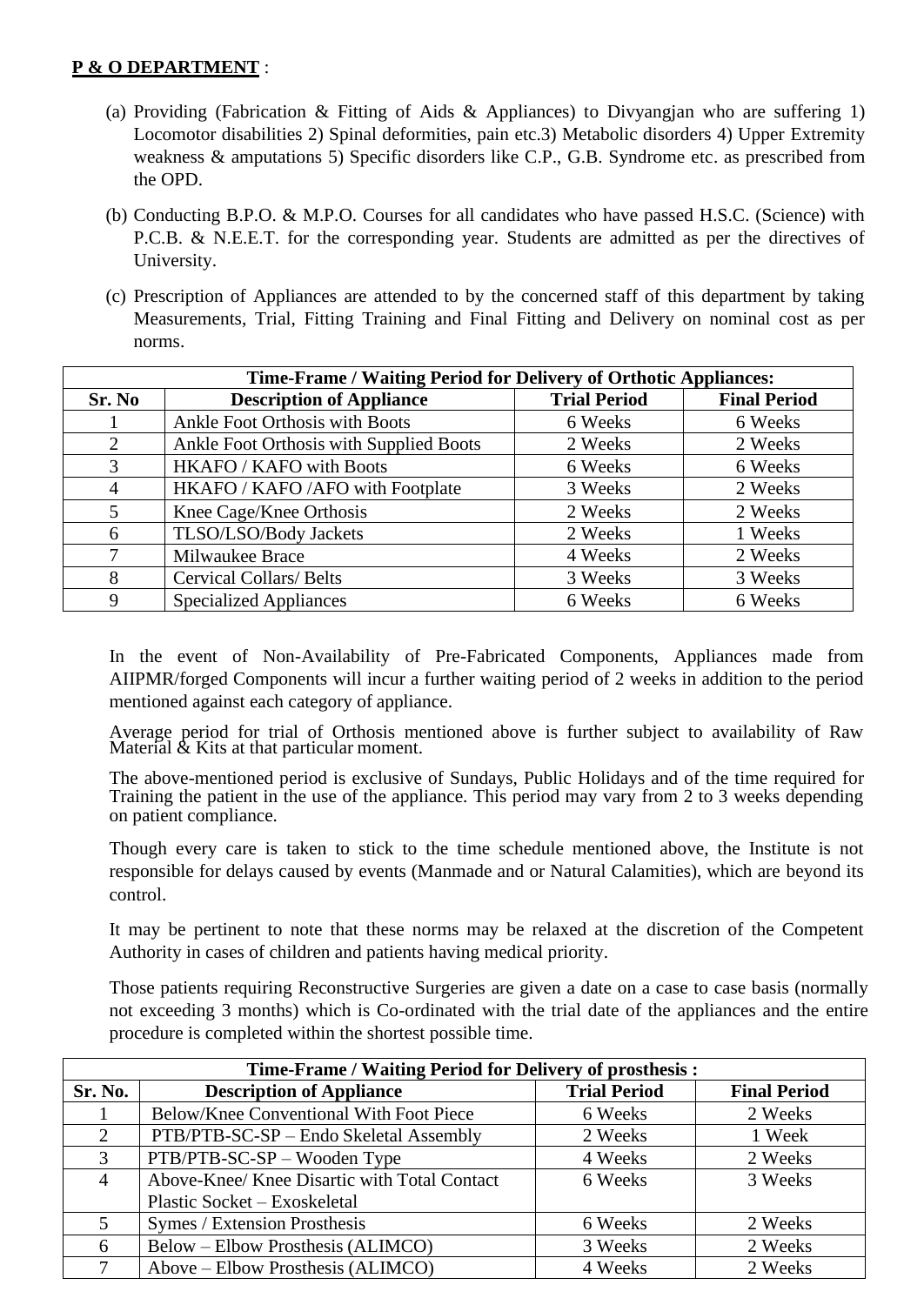### **PHYSIOTHERAPY DEPARTMENT** :

- (a) Patient care services : Citizens can avail Physiotherapy services after referral from OPD.
- (b) Academic Services : Postgraduate & Fellowship courses are conducted as per eligibility criteria prescribed by MUHS, Nashik.
- (c) Research : research studies related to Physiotherapy approved by Internal Ethics Committee are under taken.

### **OCCUPATIONAL THERAPY DEPARTMENT** :-

- (a) Patient care services : Citizens can avail Occupational Therapy services after referral from Medical OPD.
- (b) Academic Services : Postgraduate & Fellowship courses are conducted as per eligibility criteria prescribed by MUHS, Nashik. Training workshops are also held for National and International delegates.
- (c) Research : research studies related to Occupational Therapy to approved by Internal Ethics Committee are under taken.
- (d) Specialized Assessment (Driving for disabled drivers) : Are conducted for Divyangjan with locomotor disability who wish to undertake driving fitness for a motor vehicle.

### **SPEECH THERAPY DEPARTMENT** :-

- (a) Evaluation of communication disorders for People with Speech and Hearing Disorders.
- (b) Therapy for communication disorders for Children with cerebral Palsy, Mental retardation, Autism and for Adult with acquired and degenerative speech problems.
- (c) Evaluation of hearing Disorder & Advice on hearing aid fitting for Children and Adult with hearing impairment & loss.
- (d) Counselling regarding management & Home exercise programs & Referral to other organizations, hospitals, school etc. if required, whenever for all.

### **VOCATIONAL GUIDANCE DEPARTMENT :-**

- (a) Assessing differently abled children with IQ testing & giving proper schooling decision
- (b) Vocational guidance for differently abled above 18 years.
- (c) Counselling for differently abled who are depressed & stressed
- (d) Motivating and encouraging patients

### **VOCATIONAL TRAINING DEPARTMENT & ISSUANCE OF DISABILITY CERTIFICATE**

After the Medical, Surgical, Rehabilitative, Social and Family Interventions are completed, patients are provided Information /Training in the Vocational Training Workshop and referred for Employment.

**Enrolment for Disability Certificate** is done through the site [www.swavalambancard.gov.in](http://www.swavalambancard.gov.in/) (UDID) and after generation of the slip, the patient has to visit early morning to the Institute on Tuesday, Thursday with the original slip, Aadhar Card and all the documents uploaded in original along with all necessary documents/previous test/investigation & treatment report. Patients are taken for evaluation on first come first serve basis and Certificates are issued on the same Afternoon after